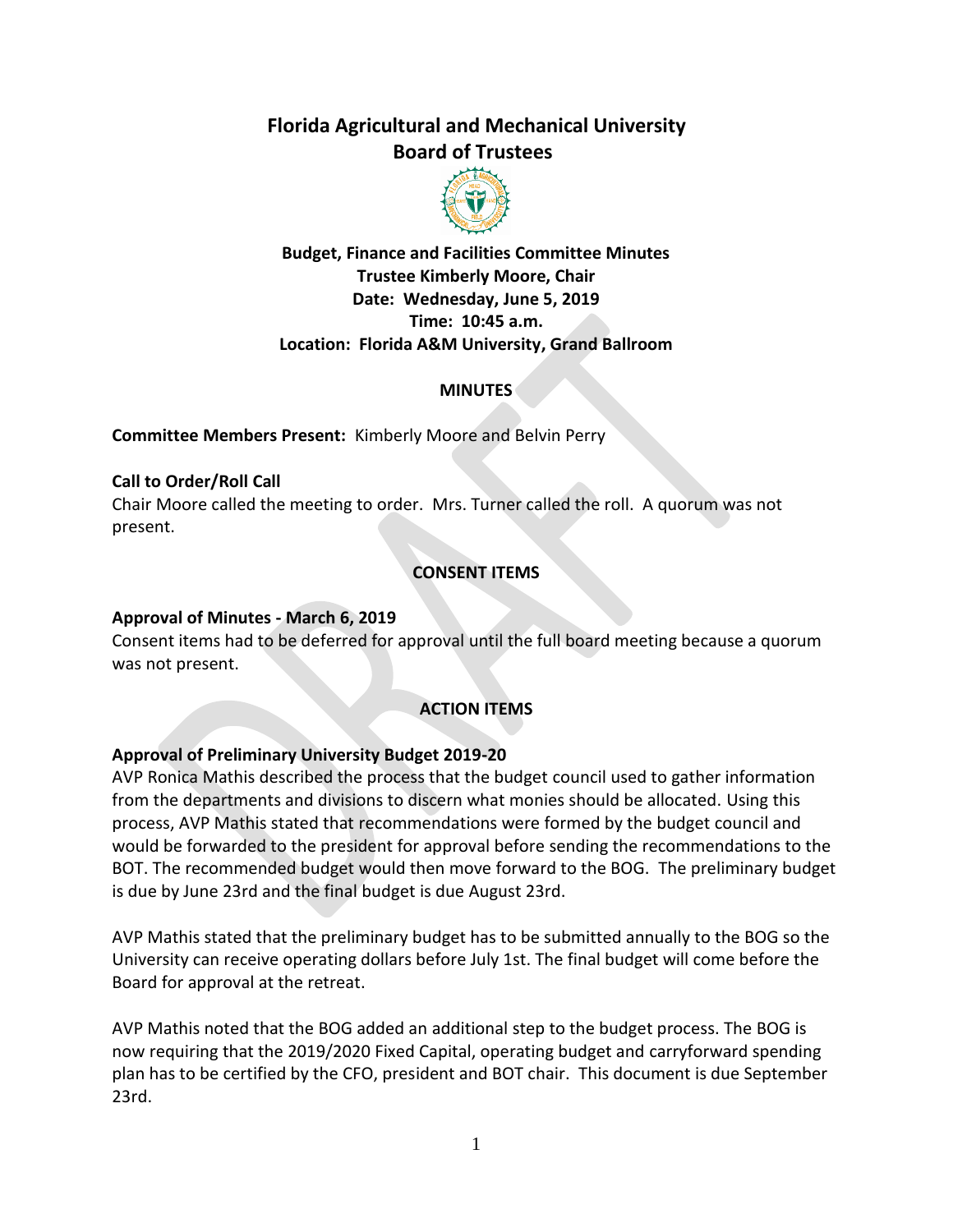#### **Approval of Capital Improvement Plan (CIP)**

AVP Sameer Kapileshwari stated that the University's CIP is a required five year plan for academic facilities for the University. The CIP team, which includes the provost's office begins working on the plan in early spring. The team works with each plan to ensure that it aligns with the strategic plans and goals of the University while working with the colleges and departments.

The top two projects for the team continue to be the CASS Building and infrastructure/central plant improvements. AVP Kapileshwari requested the approval of the recommended CIP for 2020-2025. After approval of the CIP, final steps include finalizing the report, getting signatures from the president and the Board chair. The BOG's due date for the plan is July 1st.

# **Approval of Amendment to Regulation 3.017, Schedule of Tuition and Fees**

AVP Holmes stated that the BOG's only required amendment was the Repeat Course fee for the 2019-2020 fiscal year.

# **INFORMATION ITEMS**

#### **Financial Status Report**

AVP Holmes indicated that the University had substantial improvements in its financial position. AVP Holmes stated that the third quarter financial status report offered a comparison for the same time period last fiscal year. The current period shows a net balance of approximately \$20 million. This represented a 60% increase over the prior year. The net balance can be attributed to housing and other auxiliaries. The net revenues will be reinvested into the campus for deferred maintenance and other capital needs. The BOG Shared Services Agreement has allowed the University to save approximately \$613,000 due to its involvement with shared contracts. The major areas where these savings occurred were repairs and maintenance, materials and supplies, and furniture and equipment.

# **Cost Savings Initiatives**

AVP Bouie stated that the University has reduced expenses and maximized opportunities with the HBCU Capital Finance which gives the University a positive balance.

AVP Bouie listed additional cost savings initiatives. The initiatives include evaluating vendor agreements to ensure savings and will report on this effort quarterly. The initiatives also include shared services, finding innovative funding sources such as the HBCU Capital Finance, ensuring that facility space is maximized and assisting in evaluating scalability.

# **Community Partnerships Update**

AVP Bouie stated that the University will continue to increase its partnerships with the alumni base and businesses to align with the University's strategic priority number four. AVP Bouie reported that an economic impact study had been commissioned by the University by a third party.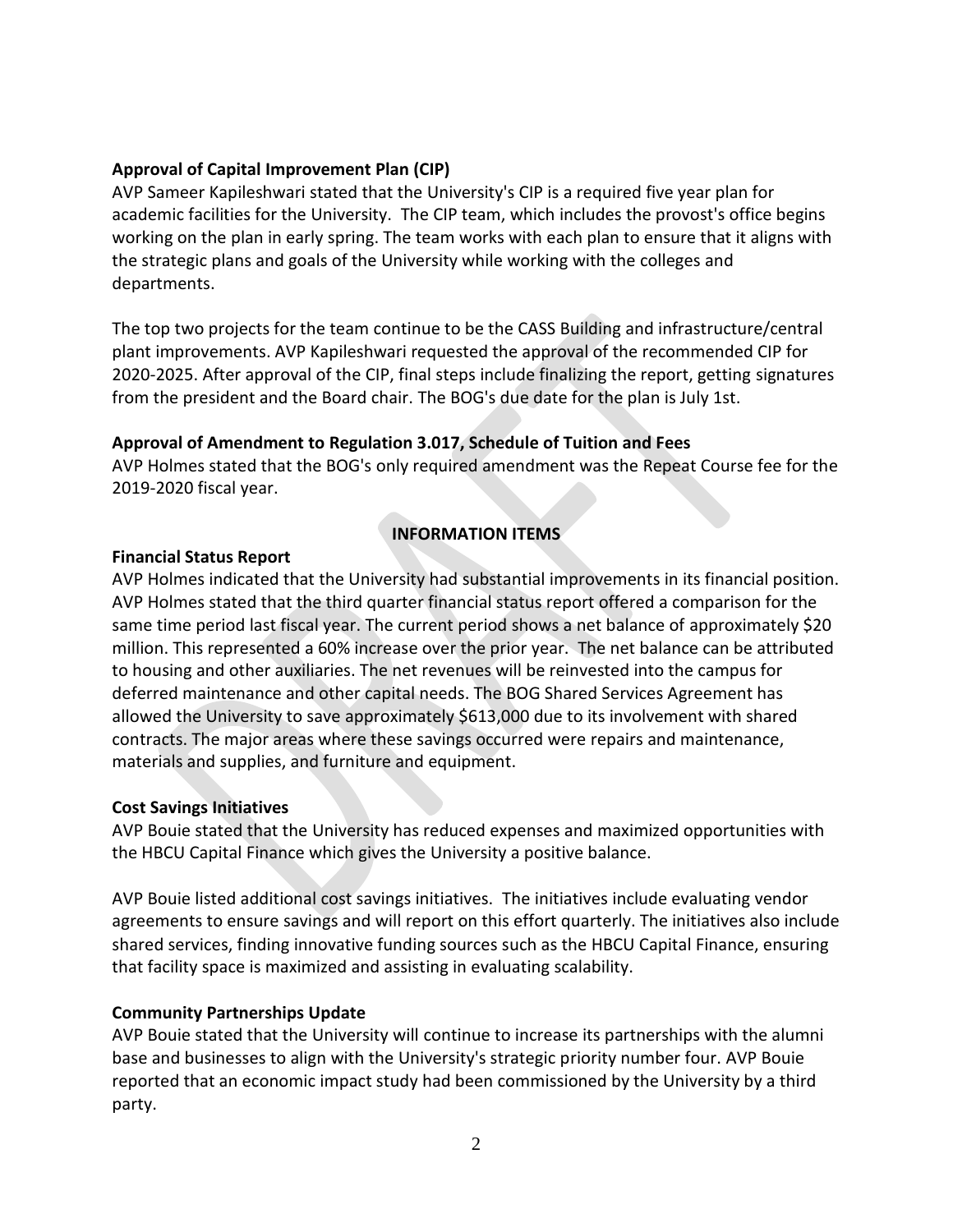AVP Bouie also reported that the University has relationships with 400 vendors.

AVP Bouie reported that the University's efforts to expand its partnerships through community involvement has become a priority; this is being done in an effort to secure more streams of funding for the University. The University leadership has been in attendance at several meetings held throughout Tallahassee including the city and county commission meetings. FAMU leaders participated in the City of Tallahassee Southside Update Planned Public Safety Campus. This was of interest to the University because there was economic development tied to the project. Additionally, the division will be partnering with student affairs to start an initiative that will help strengthen the relationship with the surrounding counties.

# Questions/Comments re: Cost Savings Initiatives

- Trustee Dortch asked if the study on the economic impact that FAMU has on the metro area in terms of jobs, economic opportunities and contracts can leverage more support for the University. Response: AVP Bouie indicated that this information will be included in the final economic impact study.
- Trustee Moore asked about the timelines regarding the economic impact study. Response: AVP Bouie indicated that the report should be completed before the August meeting.

# Questions/Comments re: Community Partnerships Update

 How many of these 400 vendors are investing in the University? Response: AVP Bouie stated that they will do that research as well going forward and report their findings.

# **Project Updates**

# **CASS Project Update/Timeline**

AVP Kapileshwari reported that excavation and foundation work is complete on the north and south portions of the building. Structural steel installation has also began. The University is awaiting on approval from the governor's office for the remaining balance to complete the project. AVP Kapileshwari added that construction is on budget and on schedule.

# **Housing Project Plan - Phase 1a**

AVP Kapileshwari reported that the 700 bed facility is also on budget and on schedule. In April an initial meeting with DOE HBCU Program Construction was held. An official kick off meeting with the project team also occurred in April. The fences have been erected and construction areas have been mapped; they are currently working on the storm water pond.

# Questions/Comments re: CASS Project Update/Timeline

 Trustee Lawrence asked when will the CASS and Housing buildings be completed. Response: AVP Kapileshwari indicated that both projects will be completed by fall of 2020.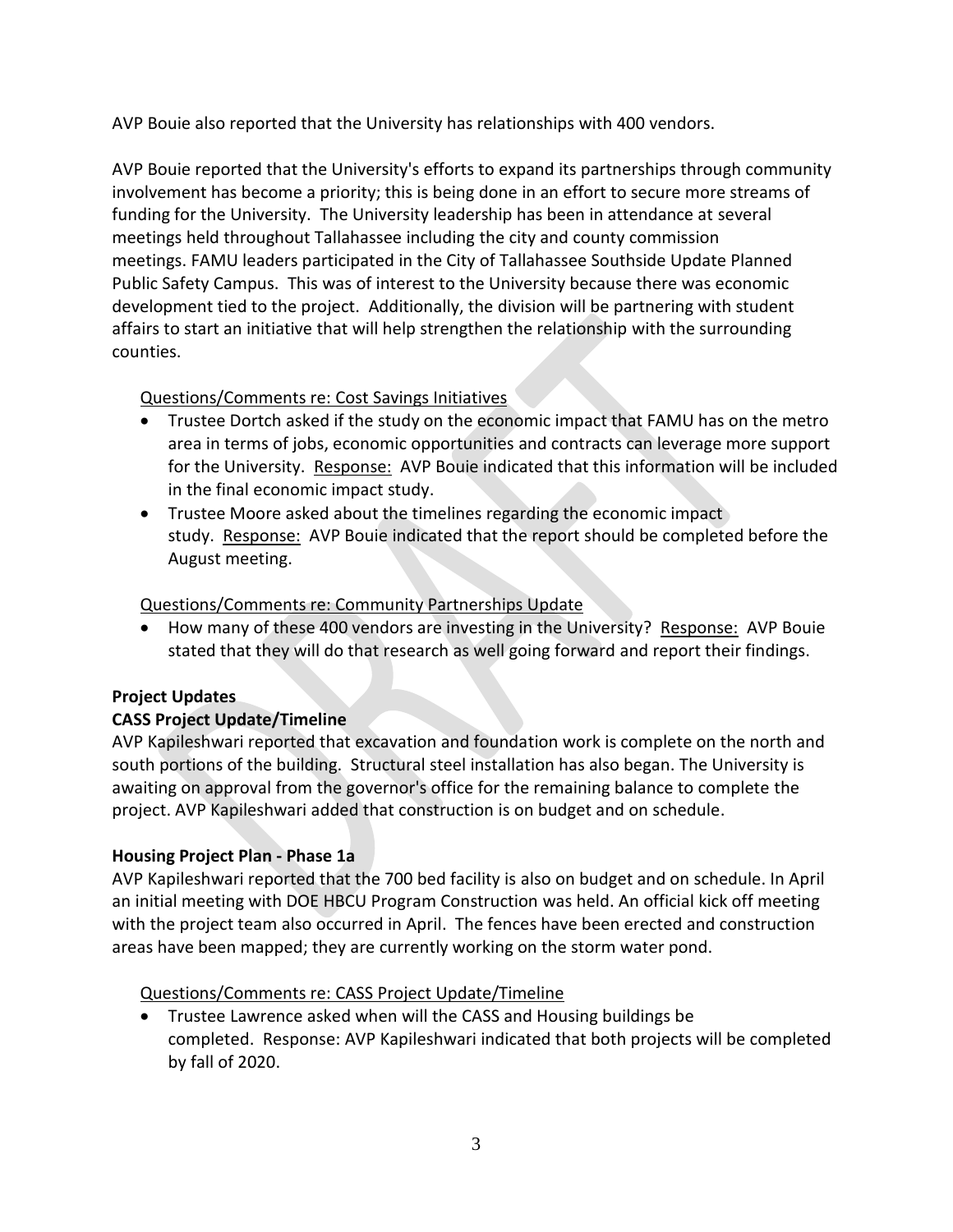#### **Housing Facilities Update/Move-In Preparations**

Dr. Jennifer Wilder stated that housing has worked collaboratively with POM in preparation for the residence halls to be ready for fall move-in. This collaboration has allowed for several dorms to be closed over the summer. Work began on dorms immediately following commencement. This work includes painting, cleaning and pressure washing. This work was combined onto Invitation to Bid and has saved the University over \$250,000 when compared to last year's spending.

Housing and POM custodial staff have been doing light cleaning while the heavy cleaning has been left to vendors.

Sampson, Young, Palmetto South, Phase III and the Village all received furniture which was purchased by the university and will be used in various locations in each of those facilities. Gibbs Hall secured donated furniture from Home Goods after a photo shoot was completed.

All housing action items are ongoing. Housing occupancy for fall 2019 is at 65%. The housing application is still up and available for students to submit their online requests.

Questions/Comments re: CASS Project Update/Timeline and Housing Project Plan - Phase 1a

- Trustee Woody asked how many minority contractors are being used on both projects. Response: Craig Talton responded by noting that fifteen to twenty percent of the contracts had gone to minority contractors working on the 700 bed project. Mr. Talton indicated that he would have to get the numbers for the CASS Building.
- A breakdown of the minority contracts was requested by Trustee Dortch for both projects. Trustee Dortch also wanted to see a report on the diversity and inclusion on projects and a plan for more diversity inclusion going forward.
- Trustee Lawrence wanted clarification on the percentages of minority contractors; he indicated that he felt that it was a low percentage for an HBCU. He wanted to know whether the fifteen to twenty percent was comparable to what FSU, UF or FIU would use on similar projects. Response: Trustee Moore noted that we don't have those numbers currently available, however the diversity and inclusion plan would be redistributed to the board members. Additionally, Trustee Moore indicated that each project would be dissected in terms of gathering numbers for FAMU's construction projects and comparable projects throughout the SUS.

# **Auxiliary Services Update**

AVP Brown presented a video to highlight all of the services that fall under her purview. The video provided information about the renovations that occurred in the student services lobby and atrium as well as the additional seating in the food court. A new catering station, food concepts and administrative suites were also noted in the video. FAMUs Auxiliary Services were noted as being the first university in the nation to have an order and pay kiosk for a Chick Fil A